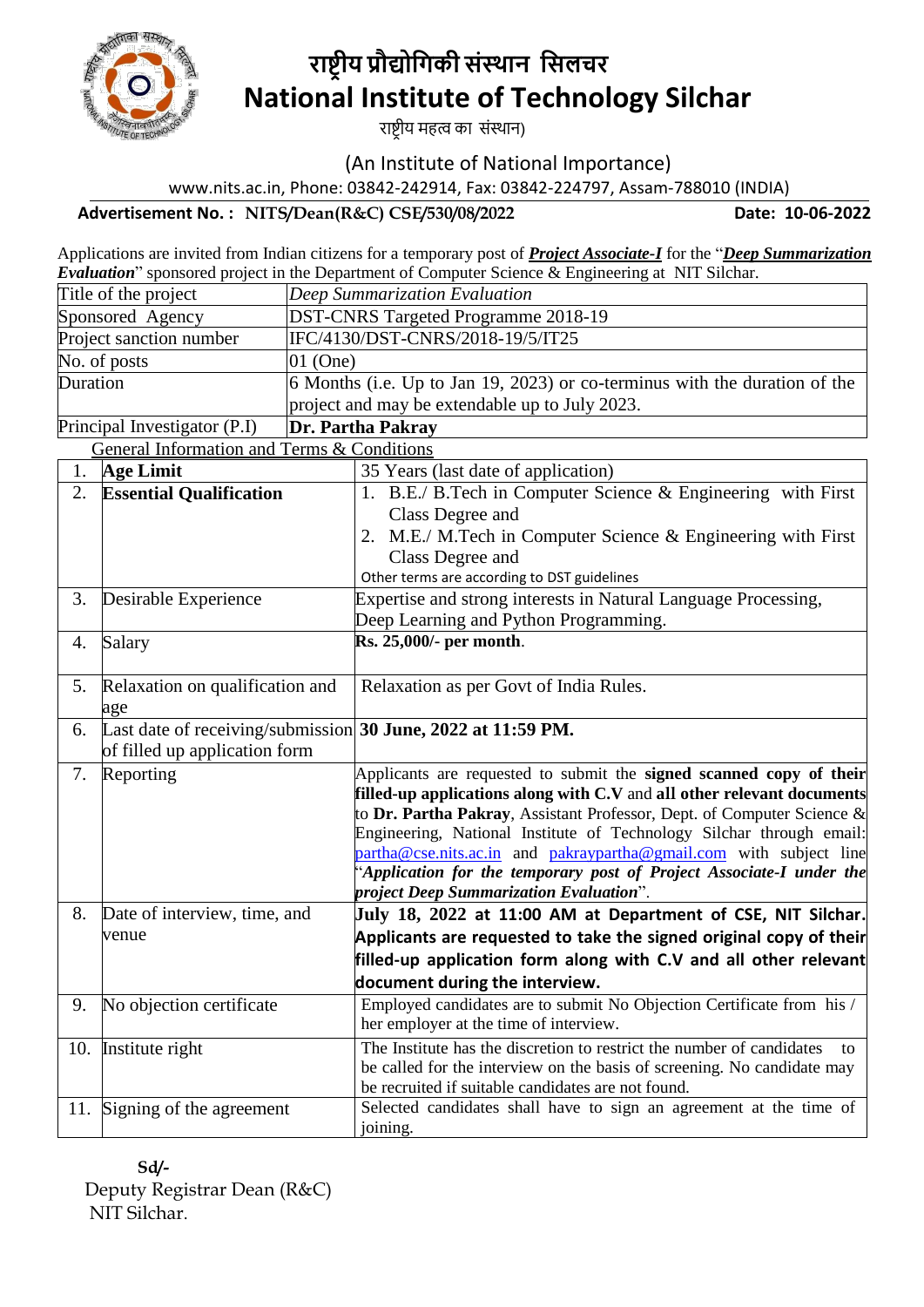#### National Institute of Technology Silchar

#### FORMAT of APPLICATION

#### For **Project Associate-I**

Paste recent passport size colour photograph

1. Advertisement no................................................................. dated:

2. Title of the Project- ………………………..……………………………………………

…………………………………………………………………………………………

- 3. Department:
- 4. Name of the applicant (in block letters):

5. Father's/Husband's Name:

- 6. Date of Birth(DD-MM-YYYY):
- 7. Age as on 30-06-2022:
- 8. Postal Address:

E-mail: Phone no.:

- 9. Permanent Address:
- 10. Nationality:
- 11. Marital Status:
- 12. Whether belongs to SC/ST/OBC/EWS/Pw.D: (If yes, attach certificate):

## 13. Educational Qualification: (Starting from Class X)

| Exam.<br>passed | <b>Board/University</b> | Divi<br>sion | $\frac{6}{10}$<br>age of<br>mark<br>S<br><b>CPI</b> | Year<br>of<br>passing | <b>Subjects</b> |
|-----------------|-------------------------|--------------|-----------------------------------------------------|-----------------------|-----------------|
|                 |                         |              |                                                     |                       |                 |
|                 |                         |              |                                                     |                       |                 |
|                 |                         |              |                                                     |                       |                 |
|                 |                         |              |                                                     |                       |                 |
|                 |                         |              |                                                     |                       |                 |